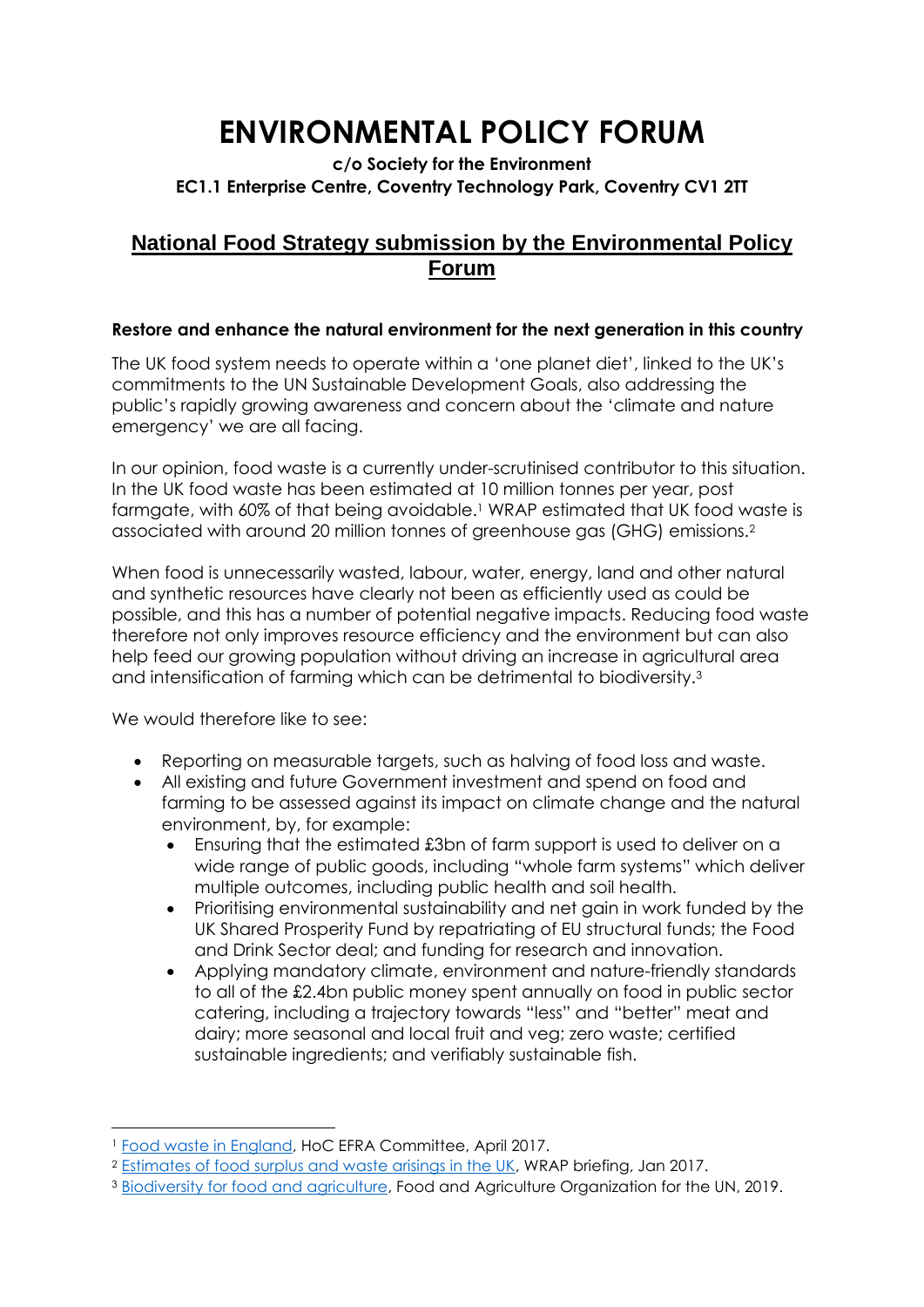- Providing funding (and other incentives, promotion and market access) to stimulate lower environmental impact and more sustainable fishing and fish farming methods.
- Consulting on methods of reducing biocide, pesticide and herbicide use in agriculture, including access to independent advice on more sustainable biocide, pesticide and herbicide use – as well as maintaining strong chemicals regulation post-Brexit.

#### **Create a resilient and sustainable agriculture sector**

Supporting farmers to make the transition to more sustainable, agro-ecological, climate-friendly production must be treated as an absolute priority, and many of the recommendations under other headings are intended to help achieve this aim. We must systematically help build a profitable market for sustainably produced food.

To these ends, we would like to see:

- A target of at least 10% organic by 2030, with investment to help farms to go into conversion, alongside turbo-charging other climate and nature-friendly schemes.
- Tax relief and targeted support for farmers and growers using agro-ecological systems and/or levies and increasing regulation on systems that are ecologically damaging.
- A plan for a net-zero contribution from farming and land use to climate change by 2040.

Ensure, where appropriate, British food is recognised internationally for creating a new benchmark for the highest standards of production and transparency. This could be helped by:

- A ban on the routine preventative use of antibiotics in groups of healthy animals, and a dramatic cut (sometimes ban) on the farm use of antibiotics critically important to human medicine; compliance with the highest international standards of Anti-Microbial Resistance (AMR) prevention, and as these standards mature, to move progressively, with no regression.
- Mandatory food labels, especially for meat, fish and dairy, on where and how it is produced and processed, helping to stimulate public awareness, consumer choice and the market for higher welfare food.

#### **Align international food imports to the high standards set by the National Food Strategy**

It is crucial then that the National Food Strategy does all that it can to maintain or improve standards which might be undermined by trade deals which might allow cheaper produce of lower standards to be imported.

International trade in food provides great opportunities to support lower income countries and keep UK diets varied. However, UK consumers have said they wouldn't knowingly buy food of lower standards in the future, even if it was cheaper. We must ensure that food imports support and do not undermine high standards, by: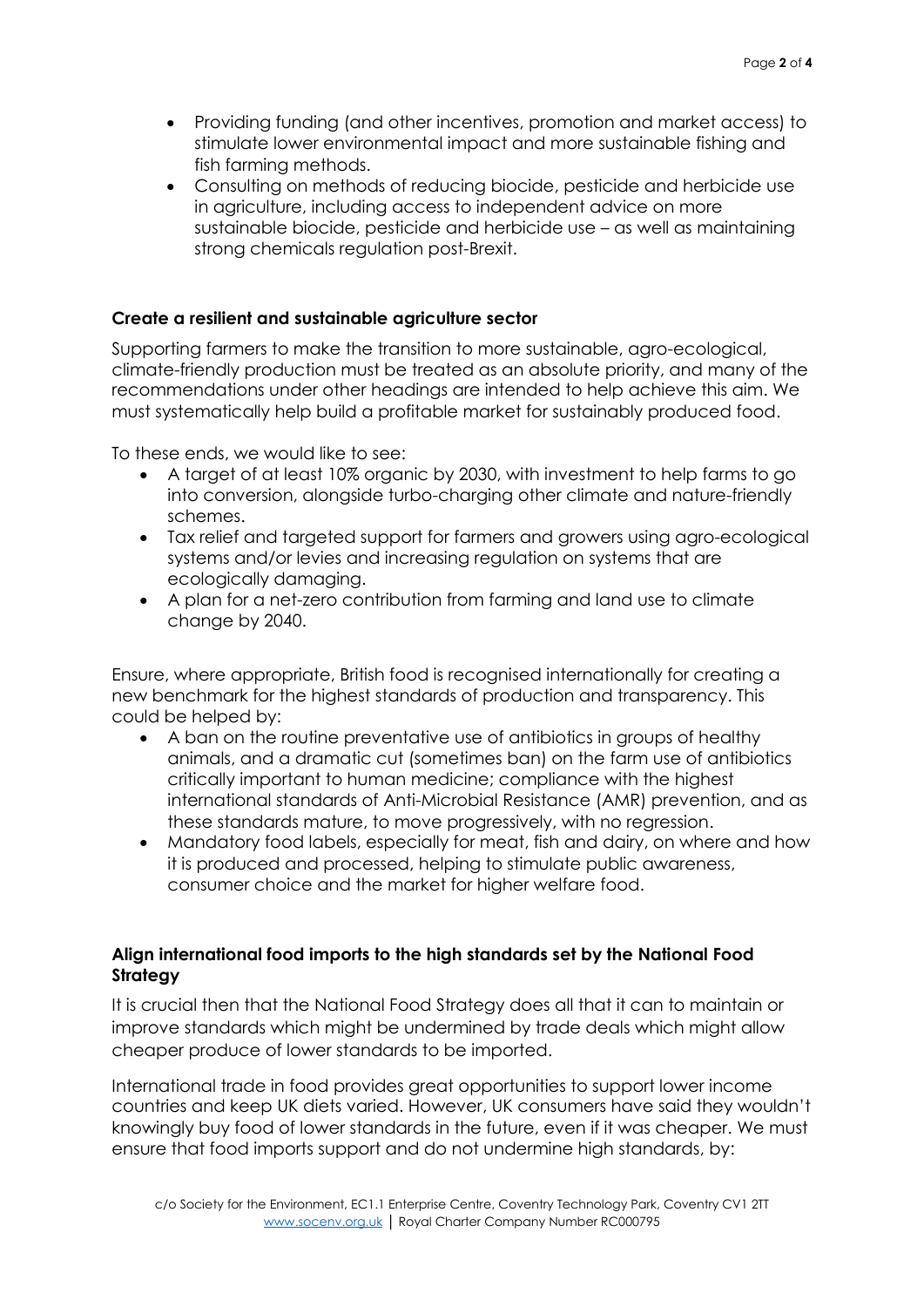- Ensuring imported food is subject to high climate, sustainability, safety, health, animal welfare, labour, and antibiotics stewardship standards, certainly no lower than those that apply to domestically produced food.
- Ensuring that trade deals are transparent and are subject to proper scrutiny.



Professor William Pope Chair, Environmental Policy Forum Chair, Society for the Environment

Tamara Sandoul Policy Manager, Chartered Institute of Environmental Health

Chartered Institute of **Environmental Health** 



Dr Peter Spillett President, Institute of Fisheries Management



Terry Fuller Chief Executive Chartered Institution of Water and Environmental Management

Dr Emma Wilcox CEO, Society for the Environment



**CIWEM**